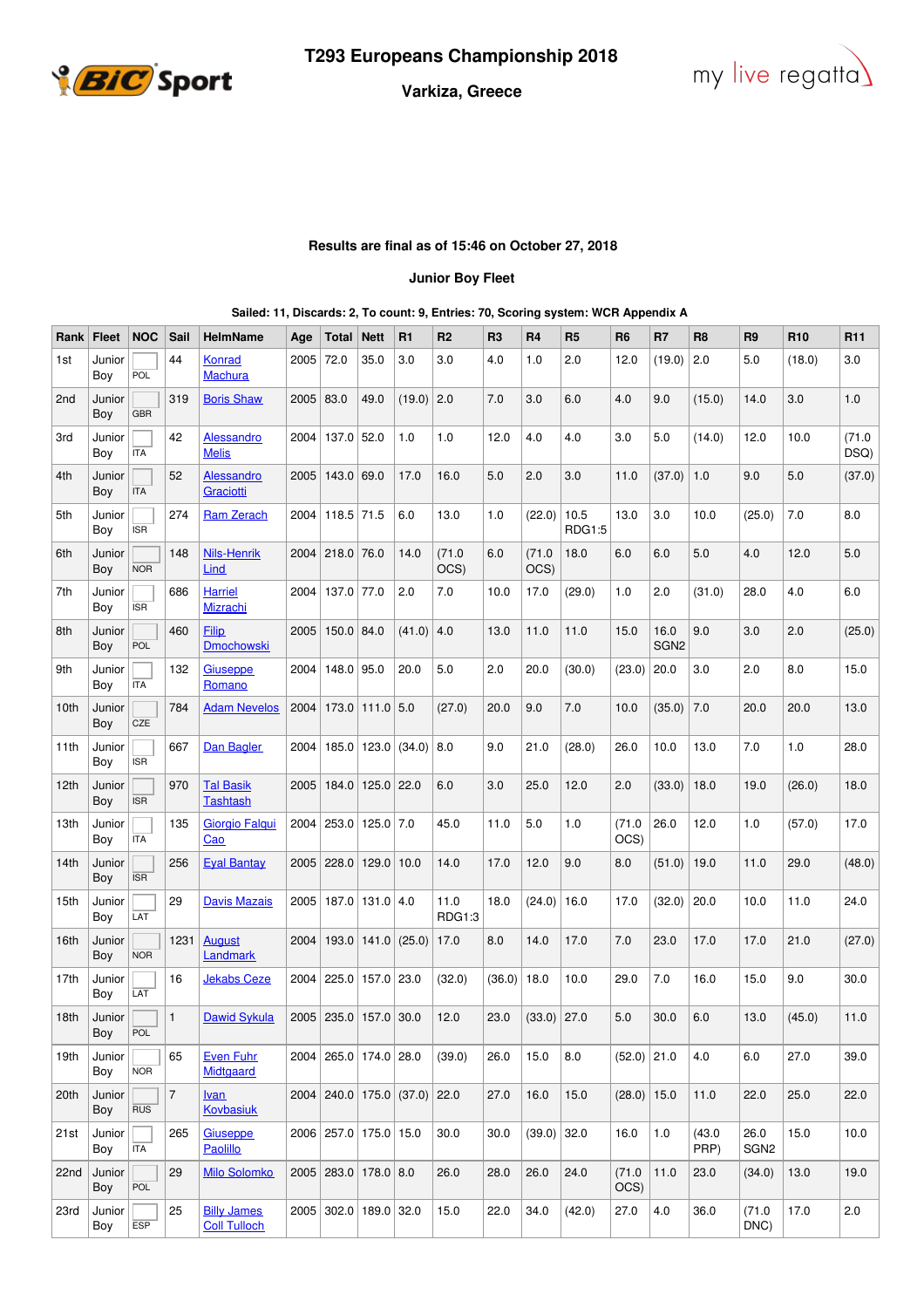| Rank | <b>Fleet</b>       | <b>NOC</b> | Sail | <b>HelmName</b>                              | Age  | Total                       | $\vert$ Nett           | R1                             | R <sub>2</sub> | R <sub>3</sub> | R <sub>4</sub> | R <sub>5</sub> | R <sub>6</sub> | R7                         | R <sub>8</sub>     | R <sub>9</sub>               | R <sub>10</sub> | R <sub>11</sub> |
|------|--------------------|------------|------|----------------------------------------------|------|-----------------------------|------------------------|--------------------------------|----------------|----------------|----------------|----------------|----------------|----------------------------|--------------------|------------------------------|-----------------|-----------------|
| 24th | Junior<br>Boy      | LAT        | 39   | <b>Edijs</b><br><b>Busmanis</b>              | 2004 |                             | 321.0 201.0            | 12.0                           | 18.0           | 16.0           | 6.0            | (71.0<br>OCS)  | 37.0           | (49.0)                     | 21.0               | 30.0                         | 38.0            | 23.0            |
| 25th | Junior<br>Boy      | GRE        | 4    | <b>Petros</b><br><b>Kontarinis</b>           |      | 2006   289.0   205.0        |                        | 13.0                           | 10.0           | 15.0           | 23.0           | 23.0           | 32.0           | (38.0)                     | 27.0               | 26.0                         | (46.0)          | 36.0            |
| 26th | Junior<br>Boy      | <b>ESP</b> | 339  | <b>Bernat Tomas</b><br><b>Cardell</b>        |      | 2004 290.0 212.0 29.0       |                        |                                | 37.0           | 25.0           | 13.0           | 20.0           | (39.0)         | (39.0)                     | 30.0               | 35.0                         | 14.0            | 9.0             |
| 27th | Junior<br>Boy      | <b>ISR</b> | 257  | <b>Guy Havoinik</b>                          | 2004 | 299.0 217.0 16.0            |                        |                                | 20.0           | $(40.0)$ 28.0  |                | 40.0           | 25.0           | (42.0)                     | 25.0               | 31.0                         | 16.0            | 16.0            |
| 28th | Junior<br>Boy      | POL        | 30   | <b>Igor Lewinski</b>                         | 2006 | $ 331.0 218.0 $ (42.0)      |                        |                                | 19.0           | 39.0           | 7.0            | 5.0            | (71.0<br>OCS)  | 24.0<br>SGN <sub>2</sub>   | 33.0               | 21.0                         | 28.0            | 42.0            |
| 29th | Junior<br>Boy      | OMA        | 10   | Ali Al-Sarhi                                 | 2004 |                             | $345.0$ 230.0          | 26.0                           | 28.0           | (44.0)         | 27.0           | 38.0           | 9.0            | 28.0                       | (71.0<br>DNC)      | 40.0                         | 30.0            | 4.0             |
| 30th | Junior<br>Boy      | POL        | 183  | Andrzej<br><b>Myslicki</b>                   | 2004 |                             | 343.0 233.0            | 18.0                           | 23.0           | 38.0           | 35.0           | 14.0           | 14.0           | (71.0<br>BFD)              | 35.0               | (39.0)<br>SGN <sub>2</sub> ) | 35.0            | 21.0            |
| 31st | Junior<br>Boy      | LAT        | 293  | <b>Rolands</b><br>Lovnieks                   | 2004 |                             | 341.0 235.0 21.0       |                                | 33.0           | 49.0           | 8.0            | 21.0           | 41.0           | 46.0                       | 8.0                | 8.0                          | (55.0)          | (51.0)          |
| 32nd | Junior<br>Boy      | GRE        | 11   | <b>Meletios</b><br>Kalpogiannakis            | 2005 | 364.0 238.0                 |                        | 43.0                           | 11.0           | 14.0           | 10.0           | 13.0           | (71.0<br>OCS)  | 52.0                       | 24.0               | 23.0                         | 48.0            | (55.0)          |
| 33rd | Junior<br>Boy      | <b>ESP</b> | 28   | <b>Alvaro</b><br><b>Gestoso</b><br>Hernandez | 2004 |                             | $362.0$   248.0   36.0 |                                | 36.0           | 19.0           | 19.0           | 22.0           | 34.0           | 13.0                       | 32.0               | (71.0<br>DNC)                | 37.0            | (43.0)          |
| 34th | Junior<br>Boy      | POL        | 147  | <b>Olaf Grodzicki</b>                        | 2005 |                             | 391.0 249.0 9.0        |                                | 29.0           | 32.0           | 36.0           | 19.0           | 40.0           | (71.0<br>BFD)              | (71.0<br>DNC)      | 71.0<br><b>DNC</b>           | 6.0             | 7.0             |
| 35th | Junior<br>Boy      | <b>ITA</b> | 286  | Federico<br>Pilloni                          | 2006 | 401.0 259.0 31.0            |                        |                                | 38.0           | 21.0           | 37.0           | 34.0           | 19.0           | 17.0                       | (71.0<br>DNC)      | (71.0<br>DNC)                | 31.0            | 31.0            |
| 36th | Junior<br>Boy      | <b>NED</b> | 126  | <b>Hidde Boon</b>                            | 2004 |                             | 379.0 271.0 27.0       |                                | 34.0           | 35.0           | (71.0<br>OCS)  | 33.0           | 36.0           | 36.0                       | (37.0)             | 33.0                         | 23.0            | 14.0            |
| 37th | Junior<br>Boy      | <b>UKR</b> | 5    | Oleksandr<br>Mendelenko                      | 2005 |                             | 423.0 281.0 48.0       |                                | 9.0            | 43.0           | 40.0           | 44.0           | 20.0           | 27.0                       | (71.0<br>DNC)      | (71.0<br>DNC)                | 24.0            | 26.0            |
| 38th | Junior<br>Boy      | CZE        | 63   | <b>David Drda</b>                            |      | 2005 428.0                  | 308.0                  | 38.0                           | 41.0           | 31.0           | 32.0           | 26.0           | 42.0           | 54.0                       | 28.0               | 16.0                         | (60.0)          | (60.0)          |
| 39th | Junior<br>Boy      | <b>ITA</b> | 15   | Gianluca<br>Ragusa                           | 2005 |                             | 450.0 308.0            | 11.0                           | 21.0           | 37.0           | 43.0           | 51.0           | 30.0           | 41.0                       | (71.0<br>DNC)      | (71.0<br>DNC)                | 39.0            | 35.0            |
| 40th | Junior<br>Boy      | GRE        | 699  | <b>Dimitrios</b><br><b>Antonakas</b>         | 2005 |                             | 414.7 315.7            | 46.0                           | 47.0           | 42.0           | (49.0)         | (50.0)         | 45.0           | 18.0                       | 29.0               | 39.0                         | 37.7<br>RDG1:11 | 12.0            |
|      | 41st Junior<br>Boy | GRE        | 8    | lassonas<br>Kontogiannis                     |      | 2007   458.0   316.0   39.0 |                        |                                | 48.0           | 24.0           | 38.0           | 31.0           | OCS)           | $(71.0 \mid (71.0$<br>BFD) | 41.0               | 27.0                         | 34.0            | 34.0            |
| 42nd | Junior<br>Boy      | <b>ITA</b> | 37   | <b>Pier Enrico</b><br><b>Mariotti</b>        |      | 2005 468.0 326.0 35.0       |                        |                                | 24.0           | 33.0           | 41.0           | 43.0           | 21.0           | 31.0                       | (71.0<br>RET)      | (71.0<br>DNC)                | 41.0            | 57.0            |
| 43rd | Junior<br>Boy      | <b>ISR</b> | 290  | <b>Nir Bikel</b>                             | 2004 |                             |                        | 462.0 349.0 (54.0) 43.0        |                | 46.0           | 30.0           | 35.0           | $(59.0)$ 43.0  |                            | 34.0               | 42.0                         | 32.0            | 44.0            |
| 44th | Junior<br>Boy      | CZE        | 787  | <b>Tibor Nevelos</b>                         |      | 2006 492.0 350.0 45.0       |                        |                                | 60.0           | 61.0           | (71.0)<br>RET) | 54.0           | 22.0           | 8.0                        | (71.0<br>DNC)      | 32.0                         | 22.0            | 46.0            |
| 45th | Junior<br>Boy      | <b>ITA</b> | 63   | Giulio Orlandi                               |      | 2006 497.0 355.0 55.0       |                        |                                | 50.0           | 50.0           | 44.0           | 46.0           | 24.0           | 29.0                       | (71.0<br>DNC)      | (71.0<br>DNC)                | 19.0            | 38.0            |
| 46th | Junior<br>Boy      | <b>GBR</b> | 713  | Duncan<br>Monaghan                           | 2004 |                             |                        | 474.0 359.0  (63.0) 31.0       |                | 48.0           | 50.0           | 39.0           | 47.0           | 48.0                       | 40.0               | 36.0                         | (52.0)          | 20.0            |
| 47th | Junior<br>Boy      | <b>ISR</b> | 295  | <b>Daniel</b><br><b>Halperin</b>             |      | 2005   501.0   359.0   24.0 |                        |                                | 25.0           | 34.0           | 48.0           | 47.0           | 18.0           | (71.0<br>BFD)              | (71.0<br>RET)      | 71.0<br><b>DNC</b>           | 42.0            | 50.0            |
| 48th | Junior<br>Boy      | <b>ITA</b> | 50   | <b>Davide Enrico</b>                         |      |                             |                        | $2005$ 478.0 364.0 (61.0) 52.0 |                | 45.0           | 52.0           | (53.0)         | 43.0           | 12.0                       | 39.0               | 38.0                         | 36.0            | 47.0            |
| 49th | Junior<br>Boy      | <b>ITA</b> | 120  | Michele Rosa'                                |      | 2004 489.0 370.0 51.0       |                        |                                | (56.0)         | 53.0           | 29.0           | 36.0           | 38.0           | 40.0                       | 38.0               | 29.0                         | (63.0)          | 56.0            |
| 50th | Junior<br>Boy      | LAT        | 33   | <b>Valters</b><br><b>Videnieks</b>           |      | 2005 494.0 385.0 50.0       |                        |                                | 40.0           | $(56.0)$ 51.0  |                | 52.0           | 33.0           | 47.0                       | 26.0               | 41.0                         | (53.0)          | 45.0            |
| 51st | Junior<br>Boy      | <b>ITA</b> | 197  | Modena<br><b>Manolo</b>                      |      | 2004 542.0 400.0 40.0       |                        |                                | 42.0           | 47.0           | 31.0           | 41.0           | (71.0<br>OCS)  | 34.0                       | (71.0<br>DNF)      | 71.0<br><b>DNC</b>           | 61.0            | 33.0            |
| 52nd | Junior<br>Boy      | <b>HUN</b> | 2004 | Barna-Brúnó<br>Negyeliczky                   | 2004 | 544.0 402.0 52.0            |                        |                                | 53.0           | 57.0           | 45.0           | 37.0           | 31.0           | 44.0                       | (71.0)<br>RET)     | (71.0<br>RET)                | 51.0            | 32.0            |
| 53rd | Junior<br>Boy      | <b>ITA</b> | 888  | Francesco<br><u>Forani</u>                   | 2005 | 561.0 419.0 33.0            |                        |                                | 51.0           | 29.0           | 46.0           | (71.0<br>OCS)  | (71.0<br>OCS)  | 16.0                       | 71.0<br><b>RET</b> | 71.0<br><b>DNC</b>           | 50.0            | 52.0            |